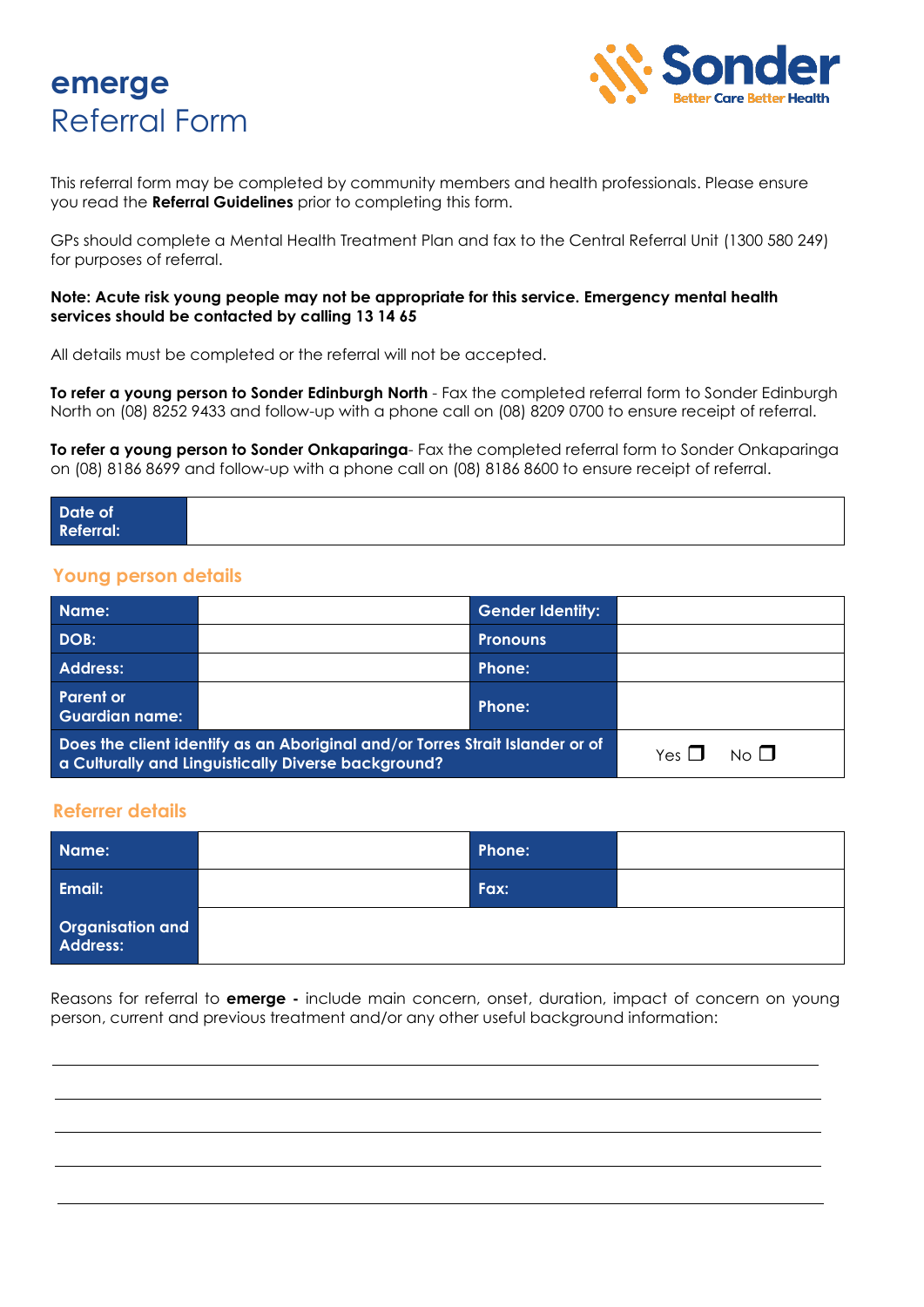| <b>Difficulties/Behaviours</b>                                                                                                                                                  |            |                 | <b>Comments</b>                                                                                                                                                                                                                                                                                                                                         |                               |  |
|---------------------------------------------------------------------------------------------------------------------------------------------------------------------------------|------------|-----------------|---------------------------------------------------------------------------------------------------------------------------------------------------------------------------------------------------------------------------------------------------------------------------------------------------------------------------------------------------------|-------------------------------|--|
| Anxiety<br>(high level symptoms of anxiety and<br>significant impact on functioning)                                                                                            | Yes $\Box$ | $No$ $\square$  | Examples - Feeling nervous, anxious, or on edge,<br>panic, fear of social situations, not being able to stop<br>or control worrying, breathlessness, heart-racing,<br>difficulty relaxing, restless, easily annoyed or irritable,<br>shaky, difficulty concentrating                                                                                    |                               |  |
| Depression<br>(high level depressive symptoms and<br>significant impact on functioning)                                                                                         | Yes $\Box$ | No <sub>1</sub> | Examples - Feelings of hopelessness, sadness, feeling<br>empty inside, crying, sleep disturbance (increased or<br>decreased), decreased motivation/interest or<br>pleasure, difficulty concentrating                                                                                                                                                    |                               |  |
| <b>Borderline Personality Disorder</b><br>(formal diagnosis, emerging<br>personality disorder or significant<br>traits of this disorder + significant<br>impact on functioning) | Yes $\Box$ | $No$ $\Box$     | Examples - mood instability, difficulties in managing<br>emotions, self-harming behaviour, suicidal<br>ideation/previous attempts, difficulties with identity,<br>unstable self-image or sense of self, chronic feelings<br>of emptiness, difficulties/conflict in relationships with<br>others, impulsivity, anger/difficulty controlling anger        |                               |  |
| <b>Bipolar Disorder</b><br>(formal diagnosis or significant traits<br>of this disorder + significant impact<br>on functioning)                                                  | Yes $\Box$ | No <sub>D</sub> | Examples - periods of high, or elevated moods,<br>feeling 'high', extremely energetic, talking more,<br>making decisions in a flash, 'on the go', feeling less<br>need for sleep, irritability, restless, delusions or<br>hallucinations, 'abnormally upbeat, jumpy or wired'.<br>Periods of depression may also be present                             |                               |  |
| Trauma<br>(high level symptoms and significant<br>impact on functioning)                                                                                                        | Yes $\Box$ | $No$ $\square$  | Examples - exposure to a traumatic event or events,<br>unwanted memories of the stressful experience/s,<br>nightmares, flashbacks, avoiding thinking about the<br>traumatic event/s, changes in thoughts and mood,<br>feeling 'jumpy', irritability, anger, reckless behaviour,<br>getting startled easily, overly alert to danger (hyper<br>vigilance) |                               |  |
| <b>Psychosis</b><br>(high level symptoms and significant<br>impact on functioning)                                                                                              | Yes $\Box$ | $No$ $\square$  | Examples - delusions, hallucinations, disordered<br>thinking/speech, disordered behaviour                                                                                                                                                                                                                                                               |                               |  |
| <b>Eating Disorder</b><br>(must be < 3 years in duration)                                                                                                                       | Yes $\Box$ | $No$ $\Box$     | <b>Restricting food intake</b>                                                                                                                                                                                                                                                                                                                          | Yes $\Box$<br>No <sub>1</sub> |  |
|                                                                                                                                                                                 |            |                 | <b>Binge eating</b>                                                                                                                                                                                                                                                                                                                                     | Yes $\Box$<br>No <sub>0</sub> |  |
|                                                                                                                                                                                 |            |                 | Vomiting                                                                                                                                                                                                                                                                                                                                                | Yes $\Box$<br>No <sub>1</sub> |  |
|                                                                                                                                                                                 |            |                 | Laxative use                                                                                                                                                                                                                                                                                                                                            | Yes $\Box$<br>No <sub>1</sub> |  |
|                                                                                                                                                                                 |            |                 | <b>Driven exercise</b>                                                                                                                                                                                                                                                                                                                                  | Yes $\Box$<br>NO <sub>0</sub> |  |
|                                                                                                                                                                                 |            |                 | Other (e.g. diuretics)                                                                                                                                                                                                                                                                                                                                  | Yes $\Box$<br>No <sub>D</sub> |  |
|                                                                                                                                                                                 |            |                 | <b>Duration of behaviours:</b>                                                                                                                                                                                                                                                                                                                          |                               |  |
|                                                                                                                                                                                 |            |                 | Weight:                                                                                                                                                                                                                                                                                                                                                 | Height:                       |  |
|                                                                                                                                                                                 |            |                 | BMI:                                                                                                                                                                                                                                                                                                                                                    |                               |  |
|                                                                                                                                                                                 |            |                 | Weight changes in last 6 months:                                                                                                                                                                                                                                                                                                                        |                               |  |